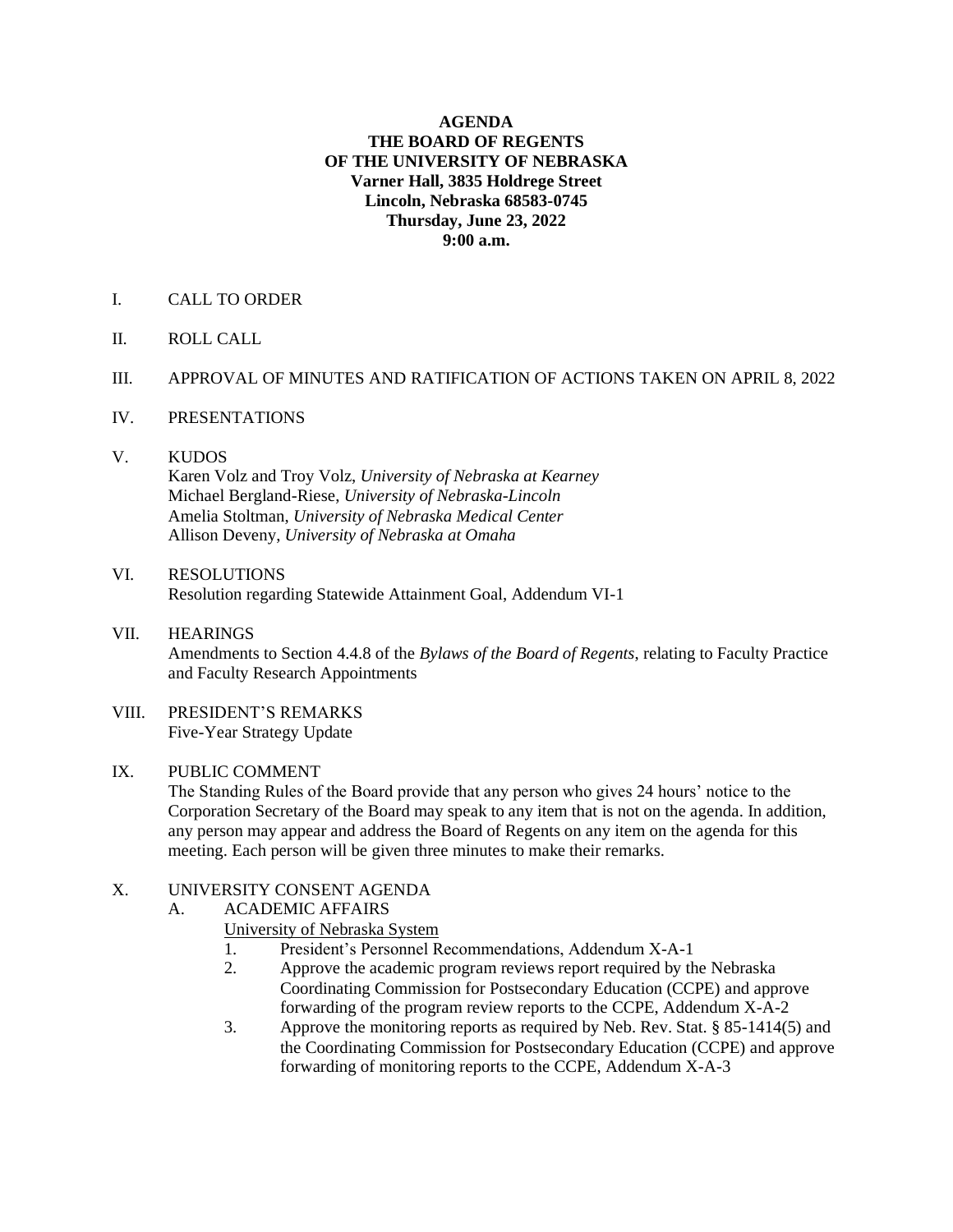University of Nebraska at Kearney

4. Approve in-depth Program Review and Monitoring Plan for the Bachelor of Science (BS) in Public Administration at UNK required by Neb. Rev. Stat. § 85- 1414(5) and the Coordinating Commission for Postsecondary Education (CCPE), Addendum X-A-4

University of Nebraska-Lincoln

- 5. Approve in-depth Program Review and Monitoring Plan for the Master of Science (MS) in Veterinary Science at UNL as required by Neb. Rev. Stat. § 85- 1414(5) and the Coordinating Commission for Postsecondary Education (CCPE), Addendum X-A-5
- 6. Request for Approval of Outside Employment from Dr. Katie Edwards and Dr. Lorey Wheeler from the College of Education and Human Sciences at UNL, Addendum X-A-6

University of Nebraska at Omaha

- 7. Approve in-depth Program Review and Monitoring Plan for Bachelor of Arts (BA) in Latino/Latin American Studies at UNO as required by Neb. Rev. Stat. § 85-1414(5) and the Coordinating Commission for Postsecondary Education (CCPE), Addendum X-A-7
- B. BUSINESS AND FINANCE

University of Nebraska-Lincoln

- 1. Approve reappointment of Michael Boehm, Tonn Ostergard, and Matt Williams to the Nebraska Innovation Campus Development Corporation (NICDC) Board of Directors, Addendum X-B-1
- 2. Approve designation of a bequest from the Roger Stueckrath estate to establish the "Roger and Dona Stueckrath Memorial Scholarship" as a quasi-endowment at the College of Engineering at UNL, Addendum X-B-2

# XI. UNIVERSITY ADMINISTRATIVE AGENDA

- A. ACADEMIC AFFAIRS
	- University of Nebraska System
		- 1. Approve amendments to Section 4.4.8 of the *Bylaws of the Board of Regents*, relating to Faculty Practice and Faculty Research Appointments, Addendum XI-A-1
		- 2. Approve amendments to Regents' Policy 5.7.1 relating to resident tuition categories, Addendum XI-A-2

University of Nebraska-Lincoln

3. Approve creation of the Bachelor of Arts (BA) and Bachelor of Science (BS) in Data Science to be administered by the Department of Mathematics in the College of Arts and Sciences, the Department of Statistics in the College of Agricultural Sciences and Natural Resources, and the School of Computing in the College of Engineering at UNL, Addendum XI-A-3

# B. BUSINESS AND FINANCE

# Operating Budget

- 1. Approve the Fund B, University Program and Facilities Fee (UPFF) 2022-23 Allocation for the University of Nebraska at Kearney, Addendum XI-B-1
- 2. Approve the Fund B, University Program and Facilities Fee (UPFF) 2022-23 Allocation for the University of Nebraska-Lincoln, Addendum XI-B-2
- 3. Approve the Fund B, University Program and Facilities Fee (UPFF) 2022-23 Allocation for the University of Nebraska Medical Center, Addendum XI-B-3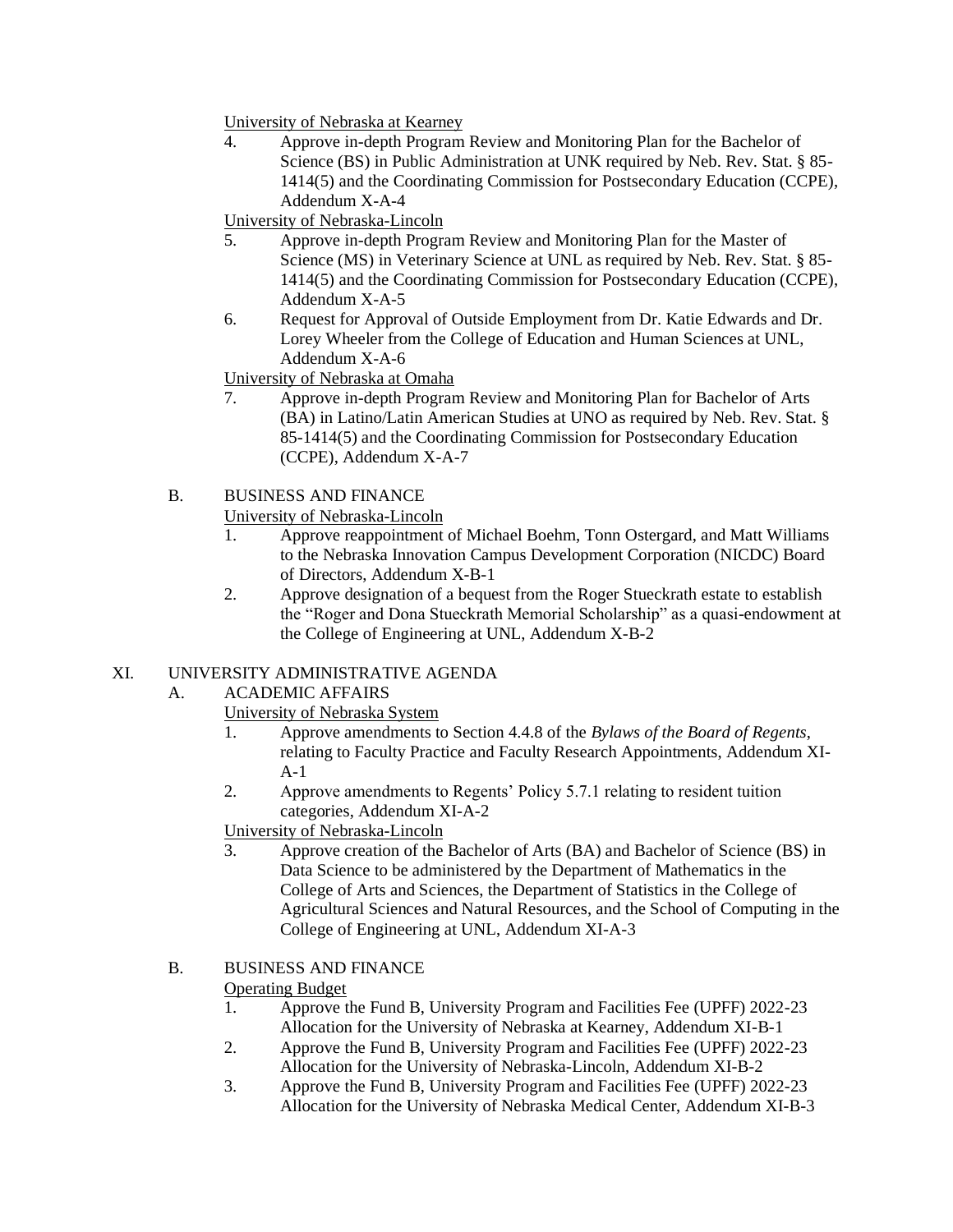- 4. Approve the Fund B, University Program and Facilities Fee (UPFF) 2022-23 Allocation for the University of Nebraska at Omaha, Addendum XI-B-4
- 5. Approve the FY2022-23 Operating Budget and 2022-23 tuition rates for the University of Nebraska System, Addendum XI-B-5
- 6. Approve the FY2022-23 Operating Budget and 2022-23 tuition rates for the Nebraska College of Technical Agriculture, Addendum XI-B-6

University of Nebraska System

- 7. Approve amendments to the Interlocal Agreement for the Nebraska Statewide Workforce and Educational Reporting System (NSWERS), Addendum XI-B-7 University of Nebraska at Kearney
- 8. Approve amendment to agreement with Enrollment Advisory Group, LLC for International Student Recruitment, Addendum XI-B-8
- University of Nebraska-Lincoln
- 9. Approve the project scope, schedule, and budget for the Feedlot Innovation Center at the Eastern Nebraska Research, Extension, and Education Center (ENREEC) at UNL, Addendum XI-B-9
- 10. Approve the naming of the Human Sciences Building on East Campus the "Gwendolyn A. Newkirk Human Sciences Building" at UNL, Addendum XI-B-10

University of Nebraska Medical Center

- 11. Approve program statement, ground lease, condominium declaration, and covenants for the Saddle Creek Campus (SCC) Administrative Facility at UNMC, Addendum XI-B-11
- 12. Approve program statement for the College of Dentistry Lincoln Campus Building Modernization Project at UNMC, Addendum XI-B-12
- 13. Approve contingent fee billing services agreement between the Munroe-Meyer Institute (MMI) at UNMC and Nebraska Medicine, Addendum XI-B-13 University of Nebraska at Omaha
- 14. Approve waiver of the requirements of Regents' Policy 6.2.7 with respect to facilities named for current employees, naming the drive south of Baxter Arena between S 67<sup>th</sup> Street and S 64<sup>th</sup> Avenue "Dr. Jeffrey P. Gold Drive," Addendum XI-B-14

# C. REPORTS

- 1. Report on expedited approval of the Graduate Certificate for Dyslexia Specialists in the Department of Special Education and Communication Disorders in the College of Education, Health, and Human Sciences at UNO, Addendum XI-C-1
- 2. Report on renaming the Department of Mathematics to the Department of Mathematical and Statistical Sciences in the College of Arts and Sciences at UNO, Addendum XI-C-2
- 3. Report on renaming the Bachelor of Science in Education (BSEd) in Kinesiology to the Bachelor of Science (BS) in Kinesiology in the School of Health and Kinesiology in the College of Education, Health, and Human Sciences at UNO, Addendum XI-C-3
- 4. Report on renaming the Bachelor of Science (BS) in Mechanized Systems Management to the Bachelor of Science (BS) in Agricultural Systems Technology in the Department of Biological Systems Engineering in the College of Agricultural Sciences and Natural Resources at UNL, Addendum XI-C-4
- 5. Report on Laboratory, Student, and Miscellaneous Fees for 2022-2023, Addendum XI-C-5